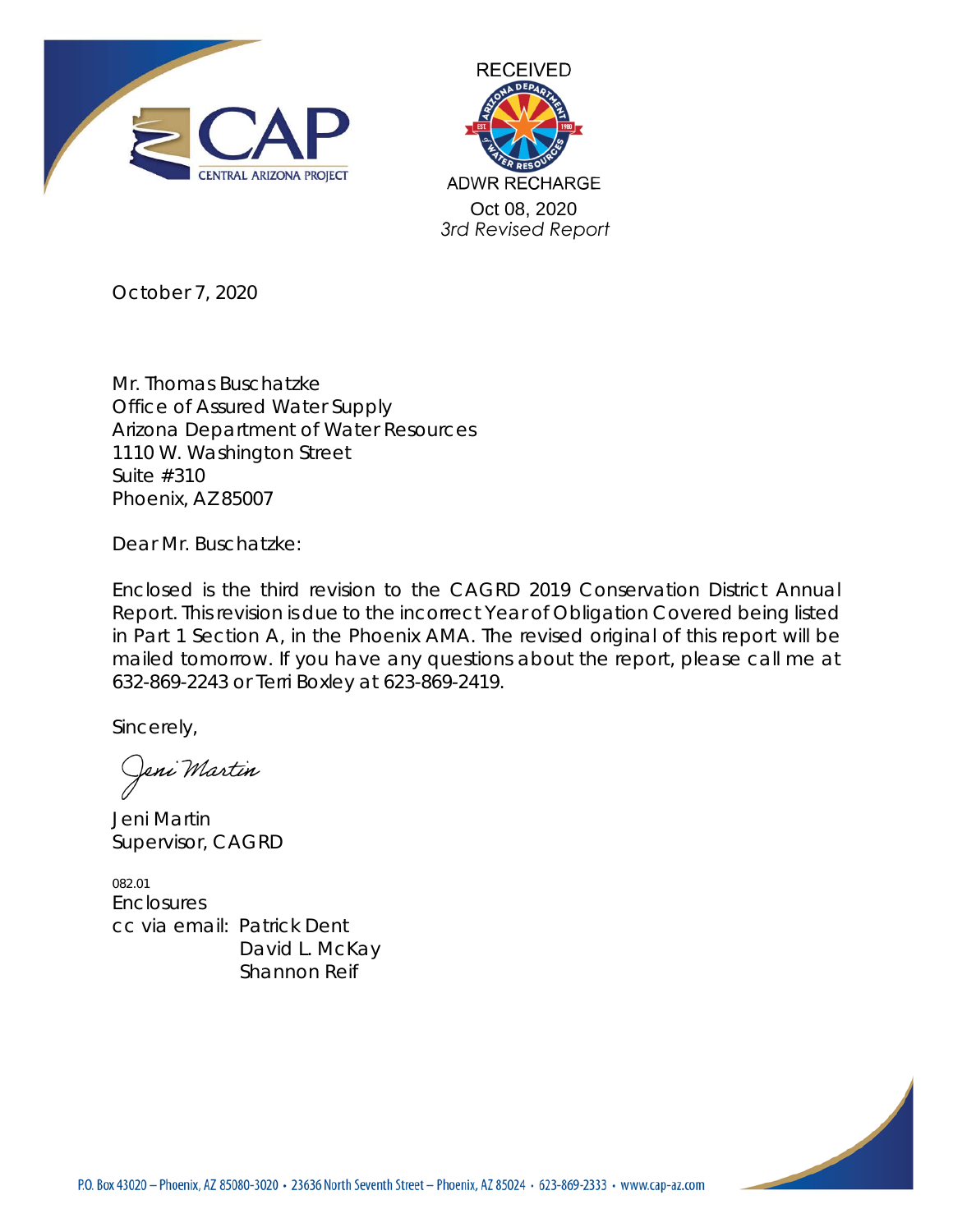# **ARIZONA DEPARTMENT OF WATER RESOURCES 2019 CONSERVATION DISTRICT ANNUAL REPORT - PHOENIX AMA (Part 1 of 3)**  $\frac{15}{100}$  Revised 10/07/20

### **CENTRAL ARIZONA GROUNDWATER REPLENISHMENT DISTRICT**

P.O. Box 43020, Phoenix, Arizona 85080-3020

#### **A. WATER STORED AND ACCOUNTS CREDITED – Units: AF**

| Total<br>Amount<br>Stored in<br>Phoenix<br>AMA in<br>2019 | Storage<br>Project<br>Where<br><b>Credits Were</b><br>Earned | Total<br>Credits<br>Accrued in<br>2019 | Amount<br>Credited to<br>CAWCD Long-<br><b>Term Storage</b><br>Account (70-<br>441120) | Amount<br>Credited to<br>CAGRD Long-<br><b>Term Storage</b><br>Sub-Account<br>$(70 -$<br>441120.0001) | <b>Amount Credited</b><br>to CAGRD<br>Replenishment<br>Reserve Sub-<br>Account (70-<br>441120.0002) | <b>Amount Credited</b><br>to CAGRD<br>Conservation<br><b>District Account</b><br>$(75-441120)$ | Year of<br>Obligation<br>Covered | <b>Notes</b>                           |
|-----------------------------------------------------------|--------------------------------------------------------------|----------------------------------------|----------------------------------------------------------------------------------------|-------------------------------------------------------------------------------------------------------|-----------------------------------------------------------------------------------------------------|------------------------------------------------------------------------------------------------|----------------------------------|----------------------------------------|
| 521                                                       | 73-569775<br>(AFRP-<br>Managed)                              | 518.93                                 | $\overline{\phantom{a}}$                                                               | $\overline{\phantom{a}}$                                                                              | 448.21                                                                                              | 70.72                                                                                          | 2019                             |                                        |
| 1324                                                      | 73-569776<br>(AFRP-<br>Const.)                               | 1317.69                                |                                                                                        |                                                                                                       | 845.95                                                                                              | 471.74                                                                                         | 2019                             |                                        |
| 271                                                       | 73-584466<br>(HMRP)                                          | 268.90                                 | $\overline{\phantom{a}}$                                                               | $\overline{\phantom{a}}$                                                                              | 113.12                                                                                              | 155.78                                                                                         | 2019                             |                                        |
| 4,000                                                     | 73-534550<br>(QCID-GSF)                                      | 4,000.00                               | $\sim$                                                                                 | $\overline{\phantom{a}}$                                                                              | $\overline{\phantom{a}}$                                                                            | 4,000.00                                                                                       | 2019                             |                                        |
| 999.05                                                    | 73-224000.02<br>(LARF)                                       | 977.35                                 | $\sim$                                                                                 | 977.35                                                                                                | $-$                                                                                                 | $\overline{\phantom{a}}$                                                                       | $\overline{\phantom{a}}$         |                                        |
| 10,580                                                    | 73-534439<br>(Tonopah ID)                                    | 10,537.27                              | $\overline{\phantom{a}}$                                                               | $\overline{\phantom{a}}$                                                                              |                                                                                                     | 10,537.27                                                                                      | 2019                             |                                        |
| 6,000                                                     | 73-534888<br>(NMIDD)                                         | 6,000.00                               | $\sim$ $\sim$                                                                          | $\overline{\phantom{a}}$                                                                              | $\sim$ $\sim$                                                                                       | 6,000.00                                                                                       | 2018<br>2019                     | $2018 - 4,206.87$<br>$2019 - 1,793.13$ |
| $\pmb{0}$                                                 | 73-558246<br>(Maricopa<br>Water<br>District)                 | $\mathbf 0$                            | $\overline{\phantom{a}}$                                                               | $\overline{\phantom{a}}$                                                                              | $\overline{\phantom{a}}$                                                                            | --                                                                                             |                                  |                                        |
| 1966                                                      | 73-207702<br>(SMRP)                                          | 1958.72                                |                                                                                        |                                                                                                       | 1958.72                                                                                             |                                                                                                |                                  |                                        |

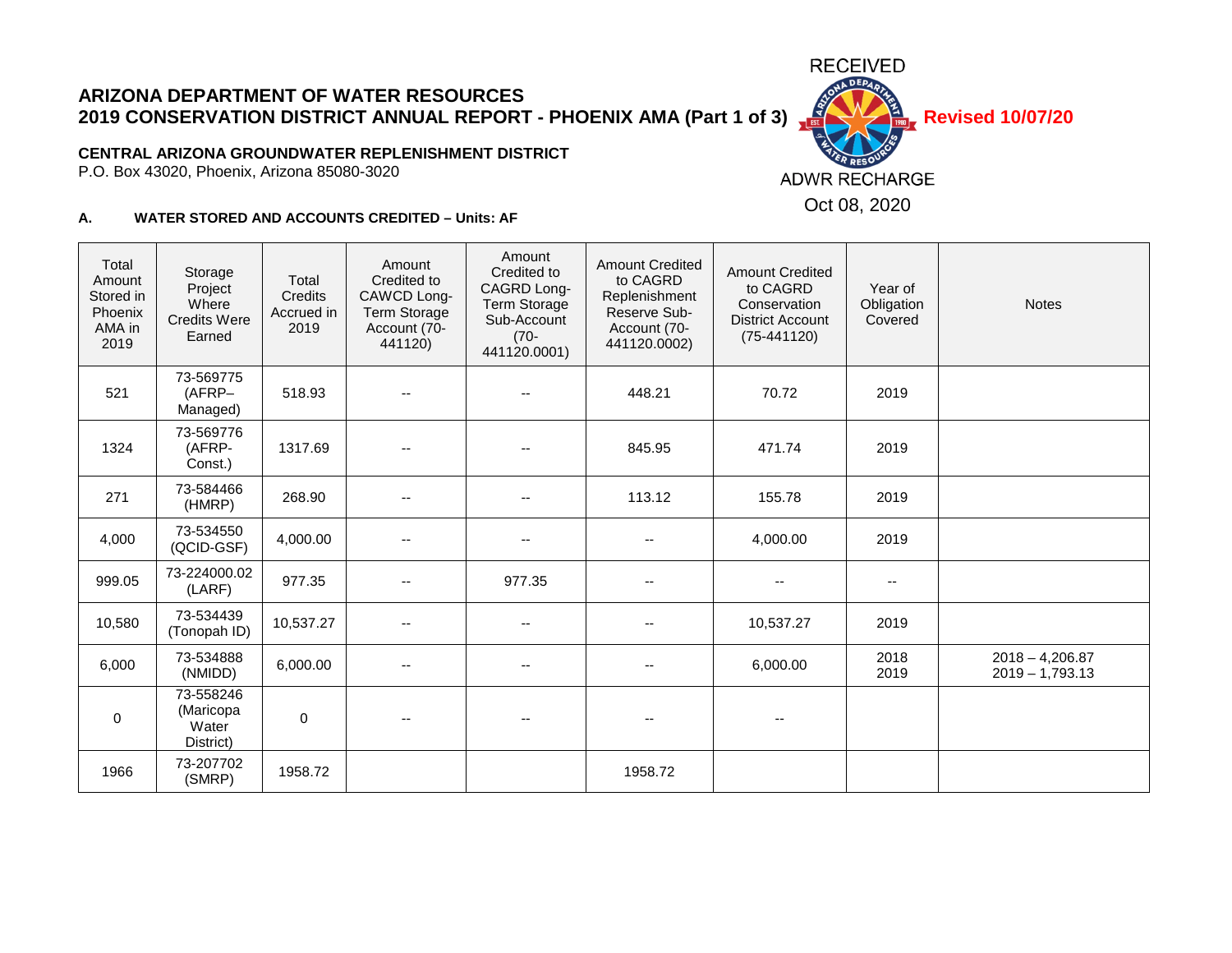## **ARIZONA DEPARTMENT OF WATER RESOURCES** 2019 CONSERVATION DISTRICT ANNUAL REPORT - PHOENIX AMA (Part 1 of 3) Revised 10/07/20

### **CENTRAL ARIZONA GROUNDWATER REPLENISHMENT DISTRICT**

P.O. Box 43020, Phoenix, Arizona 85080-3020

### **B. CREDIT TRANSFERS AMONG ACCOUNTS – Units: AF**

| Account<br>Number | Description of<br>Account from<br>Which Credits were<br>Transferred in 2019 | <b>Storage Permit</b><br>Where<br>Transferred<br><b>Credits Were</b><br>Accrued | <b>Amount Transferred</b><br>to CAWCD Long-<br><b>Term Storage</b><br>Account (70-<br>441120) | <b>Amount Transferred</b><br>to CAGRD Long-<br>Term Storage Sub-<br>Account (70-<br>441120.0001) | <b>Amount Transferred</b><br>to CAGRD<br>Replenishment<br>Reserve Sub-Account<br>$(70-441120.0002)$ | Amount transferred to<br><b>CAGRD Conservation</b><br>District Account (75-<br>441120) | Year of<br>Obligation<br>Covered |
|-------------------|-----------------------------------------------------------------------------|---------------------------------------------------------------------------------|-----------------------------------------------------------------------------------------------|--------------------------------------------------------------------------------------------------|-----------------------------------------------------------------------------------------------------|----------------------------------------------------------------------------------------|----------------------------------|
| 70-441131         | Scottsdale                                                                  | 73-560649.00                                                                    |                                                                                               |                                                                                                  |                                                                                                     |                                                                                        |                                  |
| 70-441139         | <b>Liberty Utilities</b>                                                    | 73-572386.02                                                                    |                                                                                               | 1,054.64                                                                                         |                                                                                                     |                                                                                        |                                  |
| 70-441250         | Town of Florence                                                            | 73-534439.05                                                                    |                                                                                               | 1,925.00                                                                                         |                                                                                                     |                                                                                        |                                  |
| 70-441249         | Greenstone Water<br>Credits                                                 | 73-216387.01                                                                    |                                                                                               | 4,713.12                                                                                         |                                                                                                     | $\overline{\phantom{a}}$                                                               | $\overline{\phantom{a}}$         |
| 70-441249         | <b>Greenstone Water</b><br>Credits                                          | 73-216387.02                                                                    | $\overline{\phantom{a}}$                                                                      | 9,136.00                                                                                         |                                                                                                     |                                                                                        | $\overline{\phantom{a}}$         |
| 70-441249         | <b>Greenstone Water</b><br>Credits                                          | 73-578112.02                                                                    |                                                                                               | 461.88                                                                                           |                                                                                                     |                                                                                        | $-$                              |
| 70-441196         | Superstition Mtn.<br><b>CFD</b>                                             | 73-584469.00                                                                    |                                                                                               | 313.51                                                                                           |                                                                                                     |                                                                                        |                                  |
| 70-441236         | <b>Gila River Water</b><br>Storage, LLC                                     | 73-224500.0001                                                                  |                                                                                               | 5,563.79                                                                                         |                                                                                                     |                                                                                        |                                  |
| 70-441236         | Gila River Water<br>Storage, LLC                                            | 73-545695.16                                                                    |                                                                                               | 64,811.21                                                                                        |                                                                                                     | $\overline{\phantom{a}}$                                                               | $\overline{\phantom{a}}$         |
| 70-441120         | CAWCD                                                                       | 73-534888.01                                                                    |                                                                                               |                                                                                                  | 31,300.00                                                                                           |                                                                                        | $\overline{\phantom{m}}$         |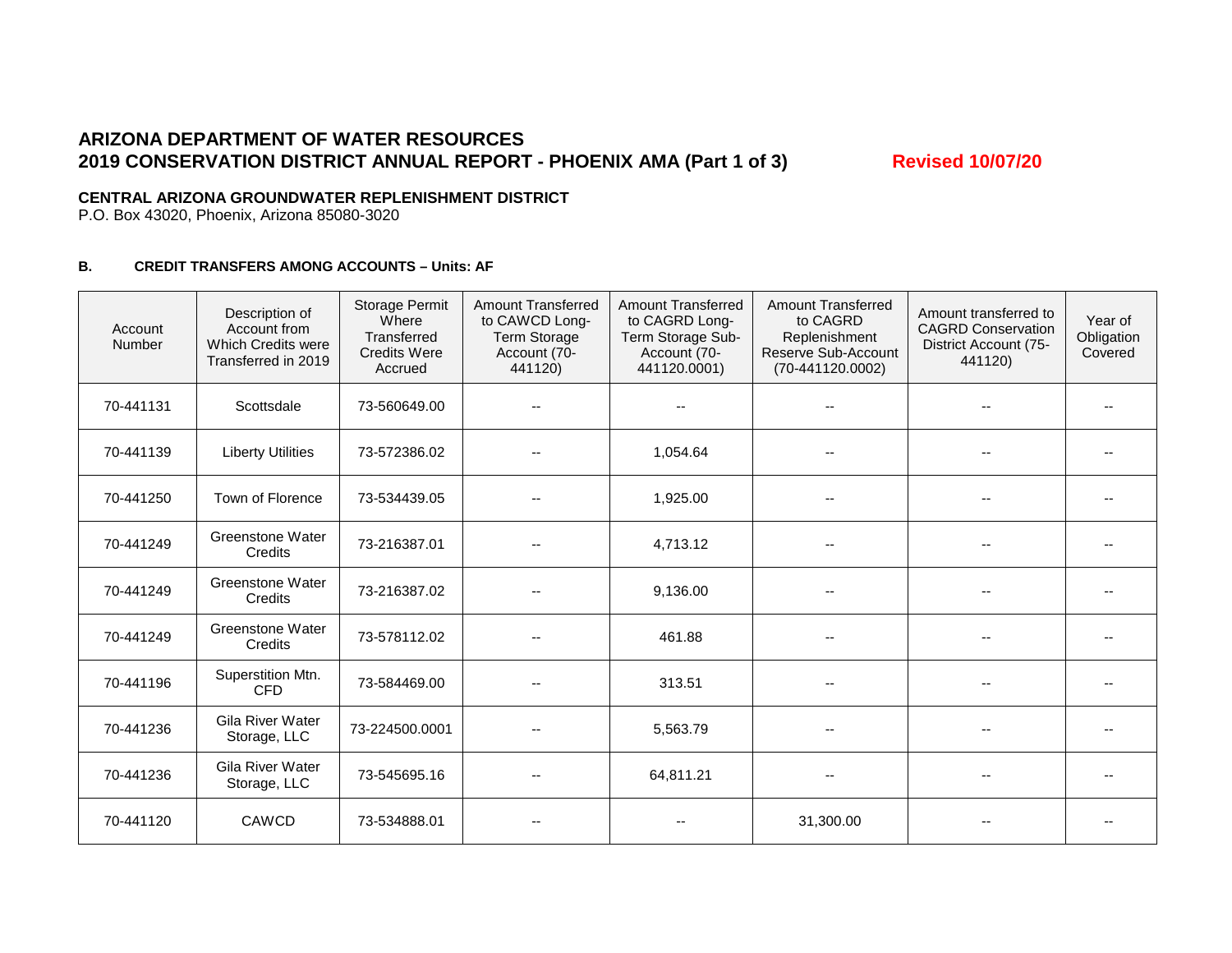### **ARIZONA DEPARTMENT OF WATER RESOURCES** 2019 CONSERVATION DISTRICT ANNUAL REPORT - PHOENIX AMA (Part 1 of 3) Revised 10/07/20

### **CENTRAL ARIZONA GROUNDWATER REPLENISHMENT DISTRICT**

P.O. Box 43020, Phoenix, Arizona 85080-3020

#### **C. ACCOUNT BALANCES – Units: AF**

| <b>Account Number</b> | Description                                        | Beginning<br>Balance | Credits Accrued by<br>Storage in 2019 | <b>Credits Transferred</b><br>In During 2019 | <b>Credits Transferred</b><br>Out During 2019 | Ending<br><b>Balance</b> |
|-----------------------|----------------------------------------------------|----------------------|---------------------------------------|----------------------------------------------|-----------------------------------------------|--------------------------|
| 70-441120.0001        | CAGRD Long-Term Storage Sub-Account                | 227.115.04           | 977.35                                | 87,979.15                                    | $- -$                                         | 316,071.54               |
| 70-441120.0002        | <b>CAGRD Replenishment Reserve Sub-</b><br>Account | 179,737.82           | 3,366.00                              | 31,300.00                                    | $- -$                                         | 214,403.82               |

#### **D. GROUNDWATER REPLENISHMENT OBLIGATIONS – Units: AF**

| Category                             | Year               | Total Amount (AF) | Amount Fulfilled to Date<br>(AF) | Year Fulfilled                          | Amount<br>Remaining to be<br>Fulfilled (AF) | Final Year to<br>Fulfill |
|--------------------------------------|--------------------|-------------------|----------------------------------|-----------------------------------------|---------------------------------------------|--------------------------|
|                                      | 2019               | 26,378.29         | 17,028.64<br>2019 - 17,028.64    |                                         | 9,349.65                                    | 2022                     |
|                                      | 2018<br>*25,797.97 |                   | 25,797.97                        | $2018 - 21,591.10$<br>$2019 - 4,206.87$ | 0                                           | 2021                     |
| Groundwater Replenishment Obligation | 2017               | 26,641.59         | 26,641.59                        | $2017 - 9,007.51$<br>$2018 - 17,634.08$ | 0                                           | 2020                     |
|                                      | 2016               | 27,894.46         | 27,894.46                        | $2016 - 4,883.60$<br>$2017 - 23,010.86$ | 0                                           | 2019                     |

\*Reflects a decrease in obligation of 5.78 af from that reported by Clearwater Utility.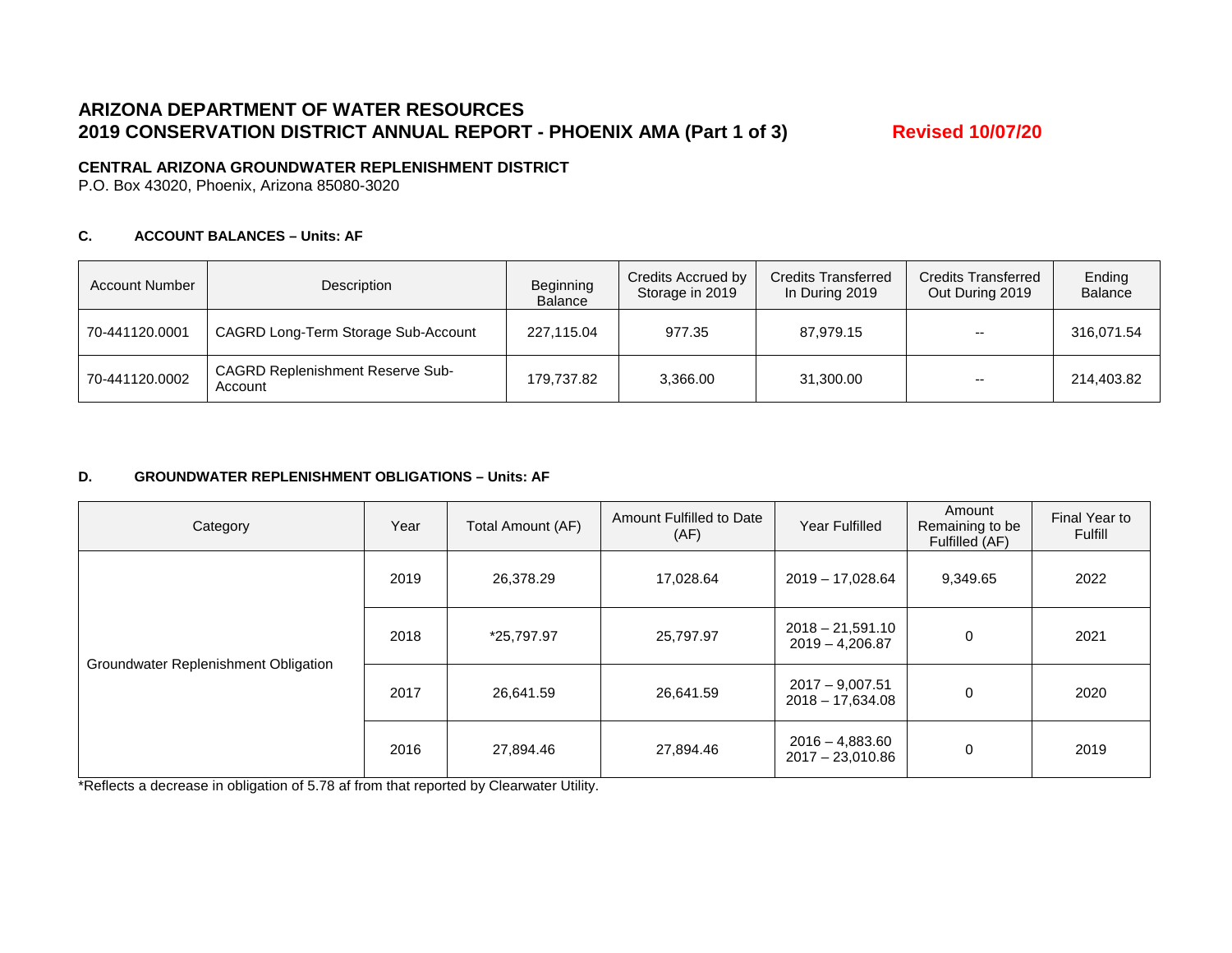#### **E. CONTRACT REPLENISHMENT OBLIGATIONS – Units: AF**

| Category               | Year | Member for Which<br>Obligation was<br>Incurred | Total<br>Amount | Amount<br>Fulfilled to<br>Date | Year<br>Fulfilled | Amount<br>Remaining to<br>be Fulfilled | <b>Notes</b>                                                                                                                                                                 |
|------------------------|------|------------------------------------------------|-----------------|--------------------------------|-------------------|----------------------------------------|------------------------------------------------------------------------------------------------------------------------------------------------------------------------------|
| Contract Replenishment | 2019 | Scottsdale                                     | 850             |                                | $- -$             | 850                                    | See attached Annual Schedule, Deliveries are<br>being made during 2020.                                                                                                      |
| Obligation             | 2018 | Scottsdale                                     | 1.001           | 1.001                          | 2019              |                                        | Reflects attached Revised Annual Schedule.<br>This obligation was met through direct<br>deliveries to Scottsdale in-lieu of replenishment<br>(per ARS 48-3772.B.11) in 2019. |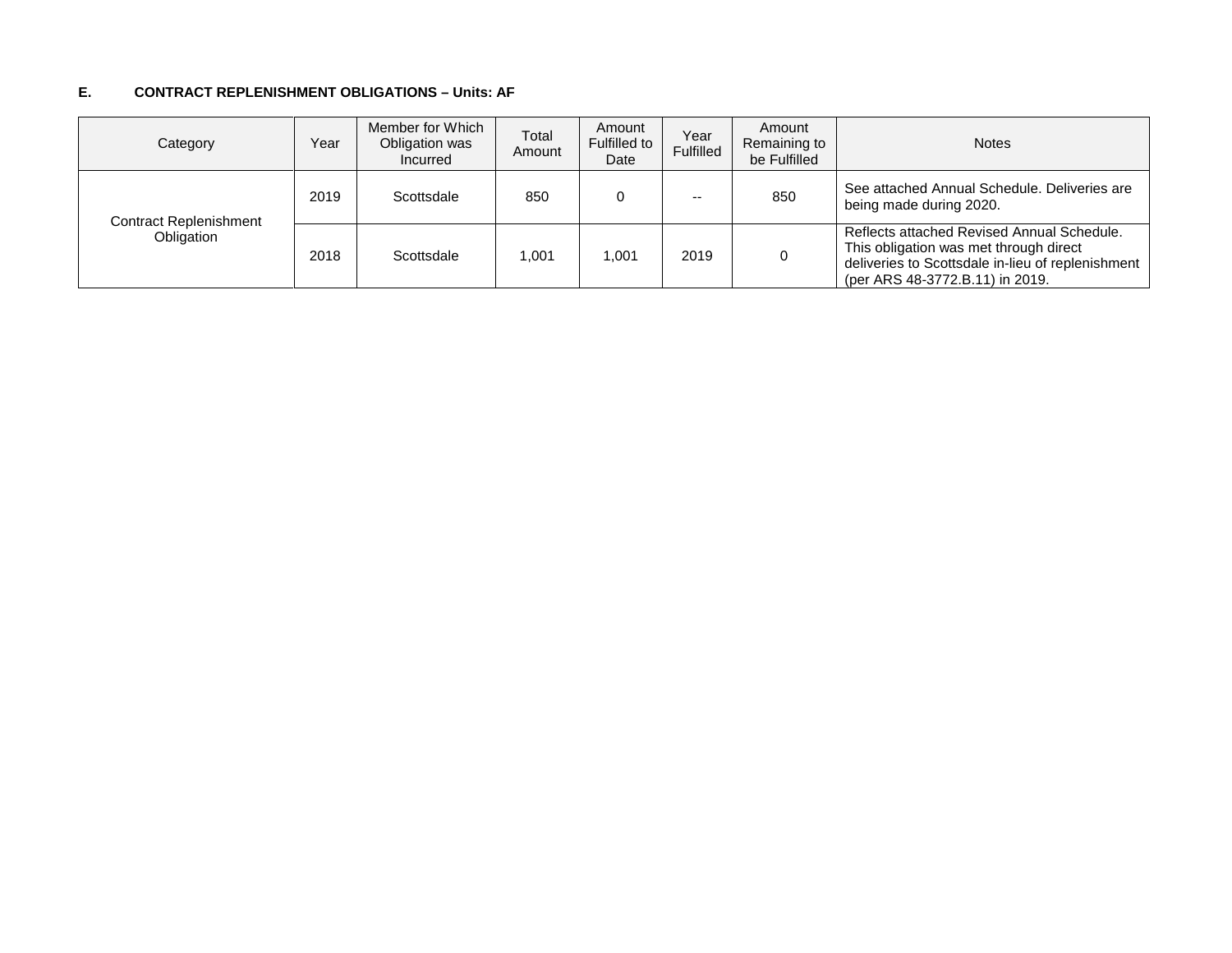| <b>REPLENISHMENT WATER</b><br><b>DELIVERIES FOR: 2019</b> | CITY OF SCOTTSDALE ACTUAL DELIVERY SCHEDULE<br>2019 |              |            |            |            |            |            |            |            |            |            |            |              |
|-----------------------------------------------------------|-----------------------------------------------------|--------------|------------|------------|------------|------------|------------|------------|------------|------------|------------|------------|--------------|
|                                                           | <b>JAN</b>                                          | <b>FEB</b>   | <b>MAR</b> | <b>APR</b> | <b>MAY</b> | <b>JUN</b> | <b>JUL</b> | <b>AUG</b> | <b>SEP</b> | <b>OCT</b> | <b>NOV</b> | <b>DEC</b> | <b>TOTAL</b> |
| (1) UNDERGROUND STORAGE                                   |                                                     |              |            |            |            |            |            |            |            |            |            |            |              |
| (2) DIRECT DELIVERY                                       | 10                                                  | $\mathbf{3}$ | 18         | 113        | 102        | 164        | 182        | 170        | 96         | 102        | 41         | $\sim$     | 1,001        |
| <b>TOTAL REQUESTED</b>                                    | 10                                                  | 3            | 18         | 113        | 102        | 164        | 182        | 170        | 96         | 102        | 41         | $\sim$     | 1,001        |

**(1) This is the amount of Replenishment Water requested to be delivered by CAWCD to the Municipal Provider's Turnout during each month of 2019 under the Water Availability Status Contract for underground storage at Contract Replenishment Facilities.**

**(2) This is the amount of Replenishment Water requested to be delivered by CAWCD to the Municipal's Provider's Turnout during each month of 2019 under the Water Availability Status Contract for direct delivery to customers served by wells located within the Replenishment Area.**

> fax: 623-869-2667 CAGRD P.O. Box 43020 Phoenix, AZ 85080-3020 email: lgrignano@cap-az.com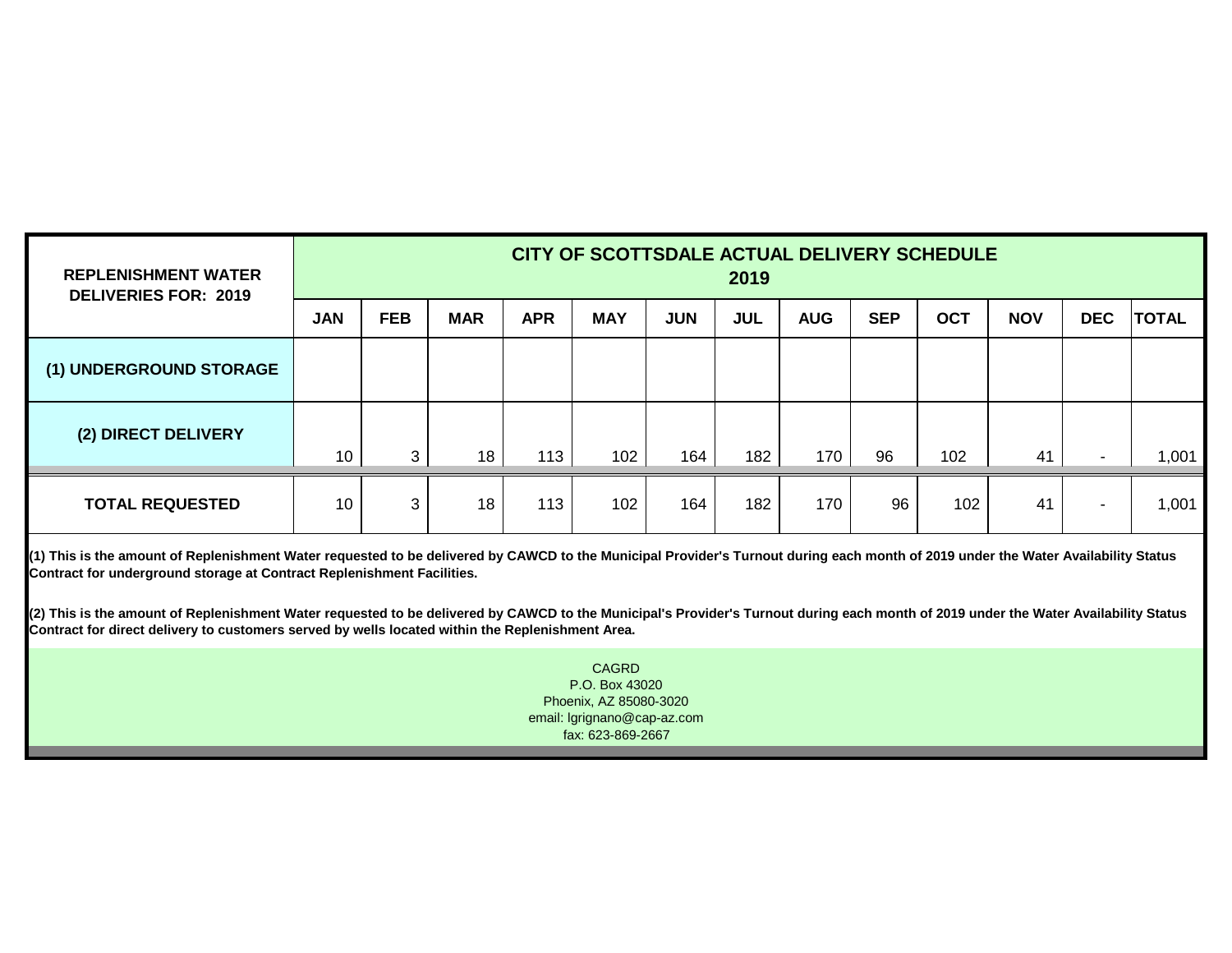## **CITY OF SCOTTSDALE ANNUAL DELIVERY SCHEDULE REQUEST 2020**

| <b>REPLENISHMENT WATER</b><br><b>DELIVERIES FOR: 2020</b> | <b>REQUESTED DELIVERIES (AF)</b> |            |                          |            |                          |            |            |            |            |            |            |            |              |
|-----------------------------------------------------------|----------------------------------|------------|--------------------------|------------|--------------------------|------------|------------|------------|------------|------------|------------|------------|--------------|
|                                                           | <b>JAN</b>                       | <b>FEB</b> | <b>MAR</b>               | <b>APR</b> | <b>MAY</b>               | <b>JUN</b> | <b>JUL</b> | <b>AUG</b> | <b>SEP</b> | <b>OCT</b> | <b>NOV</b> | <b>DEC</b> | <b>TOTAL</b> |
| (1) UNDERGROUND STORAGE                                   |                                  |            |                          |            |                          |            |            |            |            |            |            |            |              |
| (2) DIRECT DELIVERY                                       |                                  |            |                          |            |                          | 184        | 186        | 155        | 140        | 120        | 40         | 25         | 850          |
| <b>TOTAL REQUESTED</b>                                    | $\,$                             |            | $\overline{\phantom{0}}$ |            | $\overline{\phantom{a}}$ | 184        | 186        | 155        | 140        | 120        | 40         | 25         | 850          |

**(1) This is the amount of Replenishment Water requested to be delivered by CAWCD to the Municipal Provider's Turnout during each month of 2020 under the Water Availability Status Contract for underground storage at Contract Replenishment Facilities.**

**(2) This is the amount of Replenishment Water requested to be delivered by CAWCD to the Municipal's Provider's Turnout during each month of 2020 under the Water Availability Status Contract for direct delivery to customers served by wells located within the Replenishment Area.**

> \* PLEASE COMPLETE AND RETURN TO: CENTRAL ARIZONA GROUNDWATER REPLENISHMENT DISTRICT BY OCTOBER 1, 2019. CAGRD P.O. Box 43020Phoenix, AZ 85080-3020 email: wateradmin@cap-az.com fax: 623-869-2674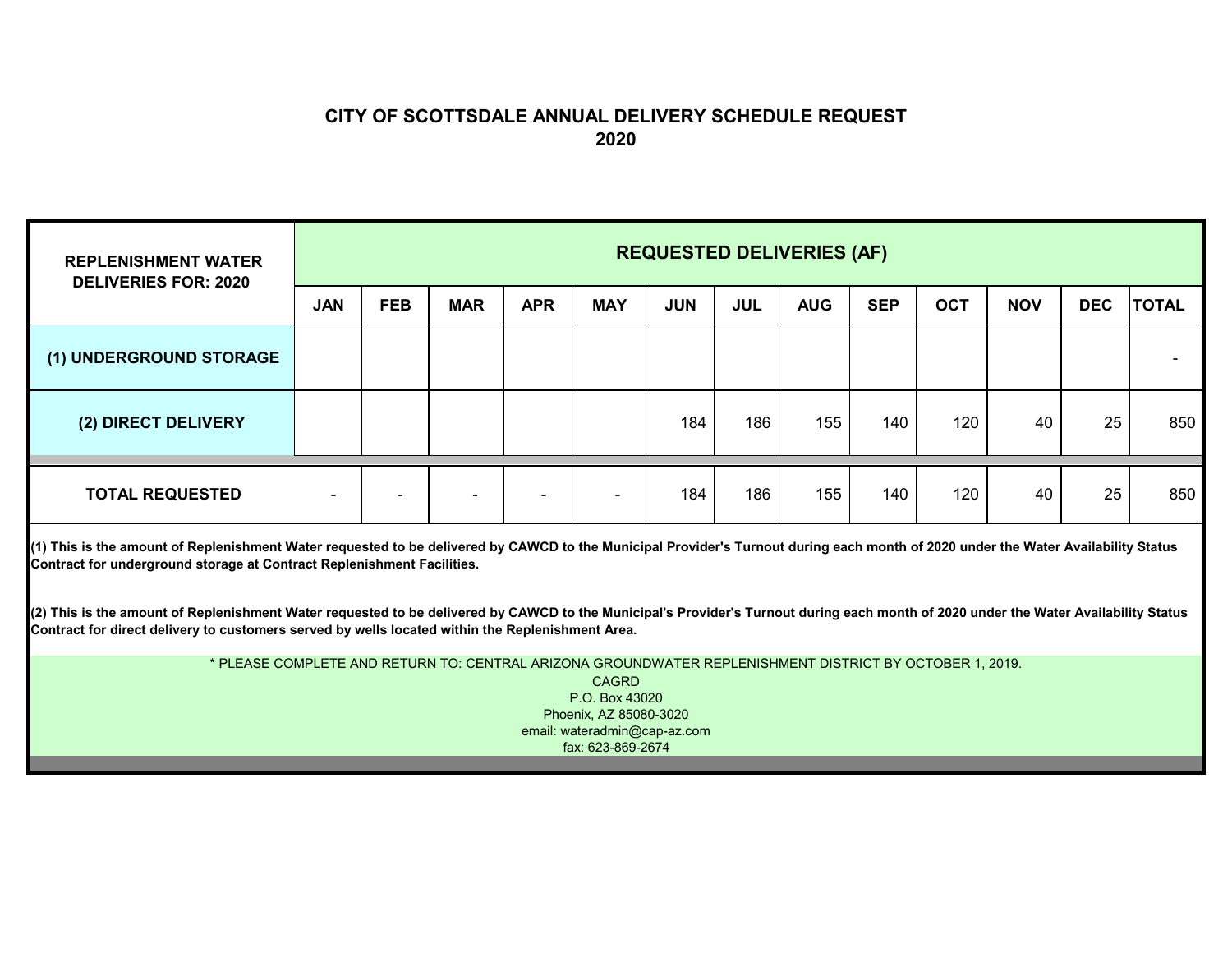# **ARIZONA DEPARTMENT OF WATER RESOURCES 2019 CONSERVATION DISTRICT ANNUAL REPORT - TUCSON AMA (Part 2 of 3)**

### **CENTRAL ARIZONA GROUNDWATER REPLENISHMENT DISTRICT**

 $\overline{\phantom{a}}$ 

P.O. Box 43020, Phoenix, Arizona 85080-3020

### **A. WATER STORED AND ACCOUNTS CREDITED – Units: AF**

 $\overline{\phantom{a}}$ 

| Total<br>Amount<br>Stored in<br>Tucson AMA<br>in 2019 | Storage<br>Project Where<br><b>Credits Were</b><br>Earned | Total<br>Credits<br>Accrued<br>in 2019 | Amount Credited to<br>CAWCD Long-<br>Term Storage<br>Account (70-<br>411120) | Amount Credited to<br>CAGRD Long-<br>Term Storage Sub-<br>Account (70-<br>411120.0001) | Alliudiil Cicultu lu<br><b>CAGRD</b><br>Replenishment<br>Reserve Sub-<br>Account (70-<br>411120.0002) | <b>Amount Credited</b><br>to CAGRD<br>Conservation<br><b>District Account</b><br>$(75-411120)$ | Year of<br>Obligation<br>Covered | <b>Notes</b> |
|-------------------------------------------------------|-----------------------------------------------------------|----------------------------------------|------------------------------------------------------------------------------|----------------------------------------------------------------------------------------|-------------------------------------------------------------------------------------------------------|------------------------------------------------------------------------------------------------|----------------------------------|--------------|
| 3,174                                                 | 73-561366<br>(LSCRP)                                      | 3,161.52                               | --                                                                           |                                                                                        | 2.664.48                                                                                              | 497.04                                                                                         | 2017                             |              |
| $- -$                                                 | 73-558092.02<br>(Kai Farms)                               |                                        |                                                                              |                                                                                        | --                                                                                                    |                                                                                                |                                  |              |
| 11                                                    | 73-577501<br>$(PMR -$<br>Fullscale)                       | 10.92                                  |                                                                              |                                                                                        | 9.93                                                                                                  | .99                                                                                            | 2017                             |              |

Amount Credited to

┱

#### **B. CREDIT TRANSFERS AMONG ACCOUNTS – Units: AF**

| <b>Account Number</b> | Description of<br>Account from Which<br>Credits were<br>Transferred in 2019 | Storage<br>Permit Where<br>Transferred<br><b>Credits Were</b><br>Accrued | Amount<br>Transferred to<br>CAWCD Long-<br><b>Term Storage</b><br>Account (70-<br>411120) | <b>Amount Transferred</b><br>to CAGRD Long-<br>Term Storage Sub-<br>Account (70-<br>411120.0001) | <b>Amount Transferred</b><br>to CAGRD<br>Replenishment<br>Reserve Sub-<br>Account (70-<br>411120.0002) | Amount transferred<br>to CAGRD<br>Conservation<br><b>District Account</b><br>$(75-411120)$ | Year of<br>Obligation<br>Covered |
|-----------------------|-----------------------------------------------------------------------------|--------------------------------------------------------------------------|-------------------------------------------------------------------------------------------|--------------------------------------------------------------------------------------------------|--------------------------------------------------------------------------------------------------------|--------------------------------------------------------------------------------------------|----------------------------------|
| 70-411120.0000        | CAWCD                                                                       | $73-$<br>561366.0000                                                     |                                                                                           |                                                                                                  |                                                                                                        |                                                                                            |                                  |
| 70-411120.0001        | <b>CAGRD</b>                                                                | $73-$<br>538100.0101                                                     |                                                                                           | $- -$                                                                                            | 417.40                                                                                                 | $\sim$ $\sim$                                                                              |                                  |
| 70-411530.0000        | <b>Greenstone Water</b><br>Credits                                          | $73-$<br>538100.0101                                                     |                                                                                           | 4,044.00                                                                                         |                                                                                                        | $\overline{\phantom{m}}$                                                                   |                                  |
| 70-411130.0000        | <b>MDWID</b>                                                                | $73-$<br>591928.0200                                                     |                                                                                           | 250.00                                                                                           | --                                                                                                     | --                                                                                         |                                  |
| 70-411170.0000        | Spanish Trail                                                               | 73-<br>538100.0101                                                       |                                                                                           |                                                                                                  |                                                                                                        | --                                                                                         |                                  |
| 70-411420.0000        | Mojave Ventures,<br>LLC.                                                    | $73-$<br>538100.0101                                                     |                                                                                           |                                                                                                  |                                                                                                        | --                                                                                         |                                  |
| 70-411111.0000        | City of Tucson                                                              | $73-$<br>591928.0000                                                     |                                                                                           | 5,000.00                                                                                         | --                                                                                                     | --                                                                                         |                                  |
| 70-411220.0000        | Town of Marana                                                              | $73-$<br>564896.0100                                                     |                                                                                           |                                                                                                  |                                                                                                        |                                                                                            |                                  |

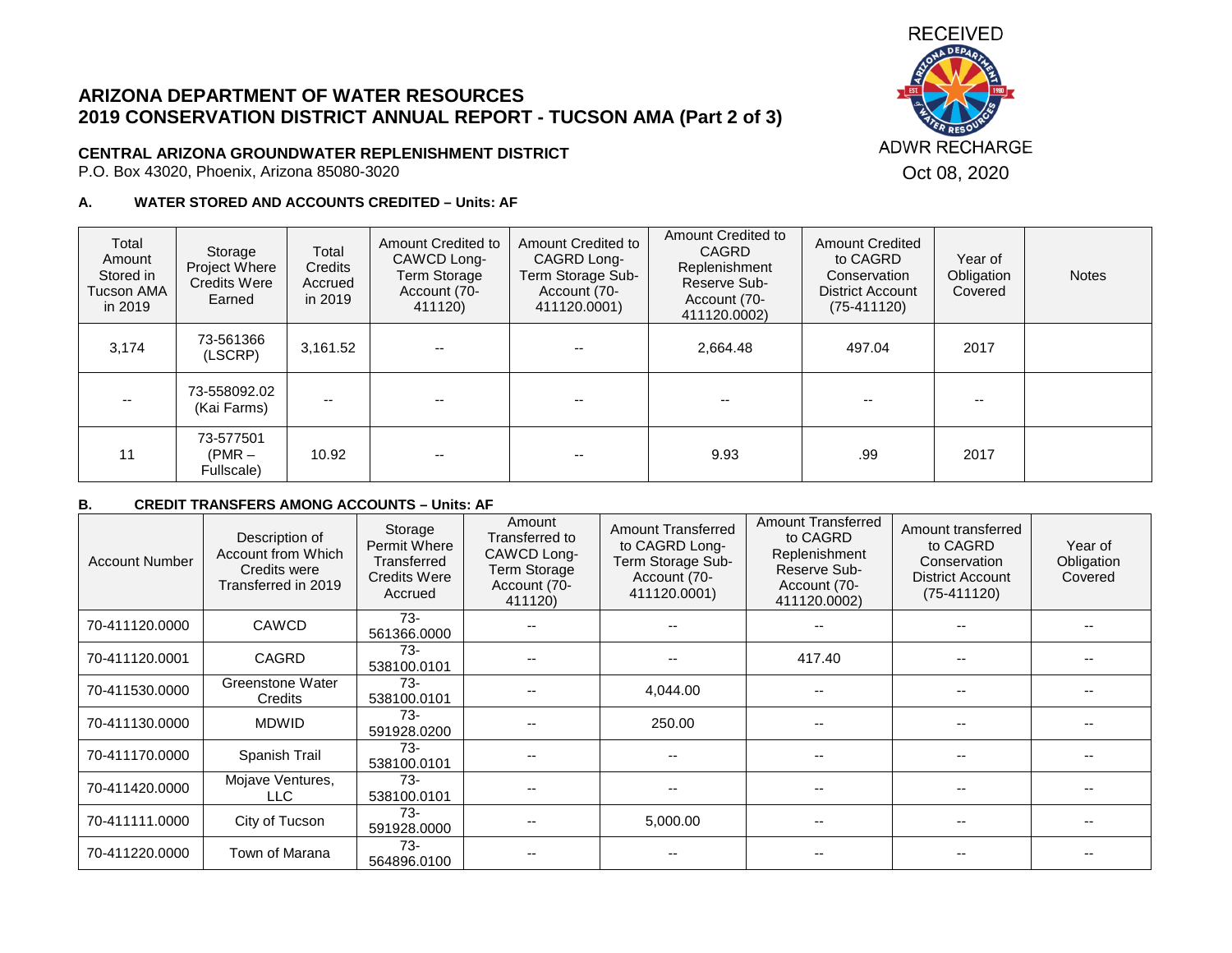# **ARIZONA DEPARTMENT OF WATER RESOURCES 2019 CONSERVATION DISTRICT ANNUAL REPORT - TUCSON AMA (Part 2 of 3)**

### **CENTRAL ARIZONA GROUNDWATER REPLENISHMENT DISTRICT**

P.O. Box 43020, Phoenix, Arizona 85080-3020

### **C. ACCOUNT BALANCES – Units: AF**

| <b>Account Number</b> | Description                                        | Beginning<br>Balance | <b>Credits Accrued</b><br>by Storage in 2019 | <b>Credits Transferred</b><br>In During 2019 | <b>Credits Transferred</b><br>Out During 2019 | Ending<br><b>Balance</b> |
|-----------------------|----------------------------------------------------|----------------------|----------------------------------------------|----------------------------------------------|-----------------------------------------------|--------------------------|
| 70-411120.0001        | CAGRD Long-Term Storage Sub-Account                | 121.769.00           |                                              | 9.294.00                                     | 417.40                                        | 130.645.60               |
| 70-411120.0002        | <b>CAGRD Replenishment Reserve Sub-</b><br>Account | 34,635.33            | 2674.41                                      | 417.40                                       |                                               | 37.727.14                |

#### **D. GROUNDWATER REPLENISHMENT OBLIGATIONS – Units: AF**

| Category                             | Year | Total Amount (AF) | Amount Fulfilled to Date<br>(AF)                 | Year Fulfilled                       | Amount<br>Remaining to be<br>Fulfilled (AF) | Final Year to<br>Fulfill |
|--------------------------------------|------|-------------------|--------------------------------------------------|--------------------------------------|---------------------------------------------|--------------------------|
|                                      | 2019 | 2,476.38          | $\mathbf 0$                                      | $\mathbf 0$                          | 2,476.38                                    | 2022                     |
|                                      | 2018 | 2,570.98          | $\mathbf 0$                                      | 0                                    | 2,570.98                                    | 2021                     |
| Groundwater Replenishment Obligation | 2017 | 2,851.62          | $2018 - 2,083.34$<br>2,581.37<br>$2019 - 498.03$ |                                      | 270.25                                      | 2020                     |
|                                      | 2016 | 2,539.93          | 2,539.93                                         | $2017 - 2,065.29$<br>$2018 - 474.64$ | 0                                           | 2019                     |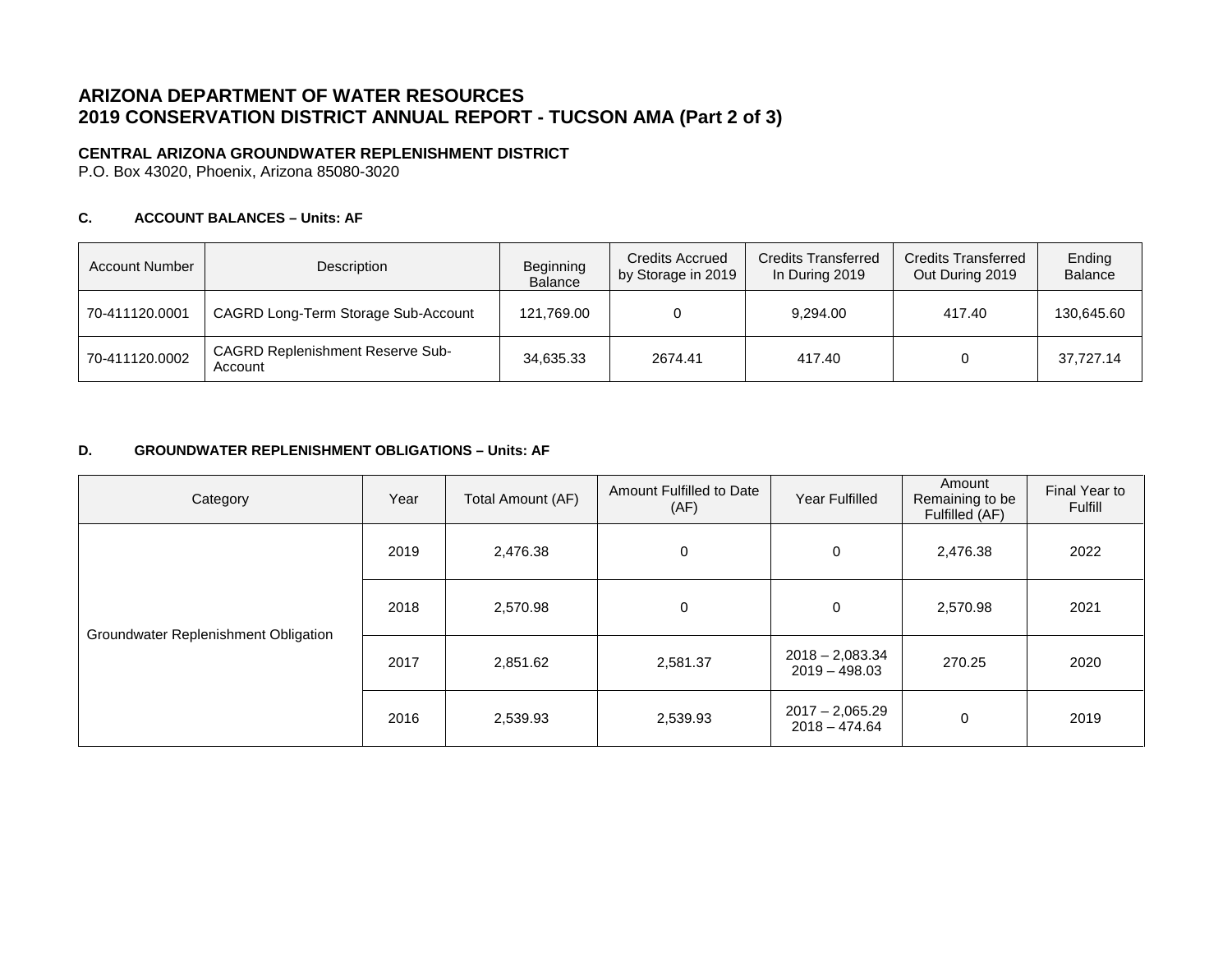# **ARIZONA DEPARTMENT OF WATER RESOURCES 2019 CONSERVATION DISTRICT ANNUAL REPORT - TUCSON AMA (Part 2 of 3)**

### **CENTRAL ARIZONA GROUNDWATER REPLENISHMENT DISTRICT**

P.O. Box 43020, Phoenix, Arizona 85080-3020

### **E. CONTRACT REPLENISHMENT OBLIGATIONS – Units: AF**

| Category                      | Year | Member for Which<br>Obligation was<br>Incurred | Total<br>Amount | Amount<br>Fulfilled to<br>Date | Year<br>Fulfilled | Amount<br>Remaining to<br>be Fulfilled | <b>Notes</b> |
|-------------------------------|------|------------------------------------------------|-----------------|--------------------------------|-------------------|----------------------------------------|--------------|
| <b>Contract Replenishment</b> | 2019 | $- -$                                          | $- -$           | $- -$                          | --                | $- -$                                  |              |
| Obligation                    | 2018 | --                                             | $- -$           | $- -$                          | $- -$             | $- -$                                  |              |

### **F. CONTRACT REPLENISHMENT CREDIT ACCOUNTING – Units: AF**

| Member Service Area                                        | <b>Beginning Contract</b><br>Replenishment Account Balance | <b>Contract Replenishment Credits</b><br>Applied to Reduce the 2019<br>Service Area Replenishment<br><b>Obligation</b> | <b>Ending Contract Replenishment Account</b><br><b>Balance</b> |  |
|------------------------------------------------------------|------------------------------------------------------------|------------------------------------------------------------------------------------------------------------------------|----------------------------------------------------------------|--|
| Metropolitan Domestic Water Improvement<br><b>District</b> | 551.73                                                     |                                                                                                                        | 551.73                                                         |  |
| --                                                         |                                                            | $- -$                                                                                                                  | $- -$                                                          |  |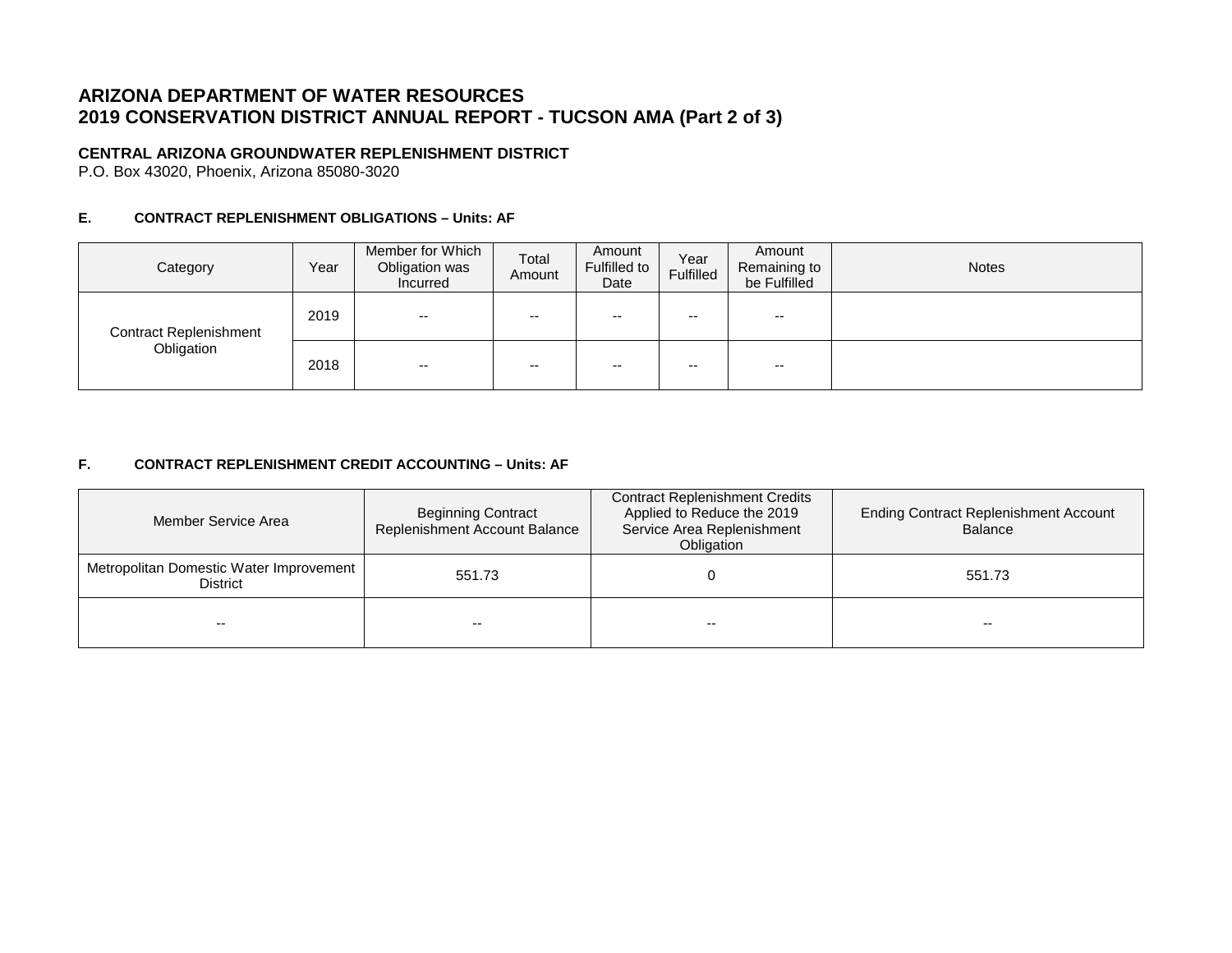

# **ARIZONA DEPARTMENT OF WATER RESOURCES 2019 CONSERVATION DISTRICT ANNUAL REPORT - PINAL AMA (Part 3 of 3) Revised 9/2/2020**

### **CENTRAL ARIZONA GROUNDWATER REPLENISHMENT DISTRICT**

P.O. Box 43020, Phoenix, Arizona 85080-3020

### **A. WATER STORED AND ACCOUNTS CREDITED – Units: AF**

| Total<br>Amount<br>Stored in<br>Pinal<br>AMA in<br>2019 | Storage<br>Project<br>Where<br>Credits Were<br>Earned | Total<br>Credits<br>Accrued in<br>2019 | Amount<br>Credited to<br>CAWCD Long-<br>Term Storage<br>Account (70-<br>431120) | Amount<br>Credited to<br>CAGRD Long-<br><b>Term Storage</b><br>Sub-Account<br>(70-<br>431120.0001) | <b>Amount Credited</b><br>to CAGRD<br>Replenishment<br>Reserve Sub-<br>Account (70-<br>431120.0002) | <b>Amount Credited</b><br>to CAGRD<br>Conservation<br>District Account<br>$(75-431120)$ | Year of<br>Obligation<br>Covered | <b>Notes</b> |
|---------------------------------------------------------|-------------------------------------------------------|----------------------------------------|---------------------------------------------------------------------------------|----------------------------------------------------------------------------------------------------|-----------------------------------------------------------------------------------------------------|-----------------------------------------------------------------------------------------|----------------------------------|--------------|
|                                                         | $73-$<br>531381.0300<br>(MSIDD)                       | 0                                      | $- -$                                                                           | --                                                                                                 | $- -$                                                                                               | --                                                                                      | $- -$                            |              |

### **B. CREDIT TRANSFERS AMONG ACCOUNTS – Units: AF**

| Account<br><b>Number</b> | Description of<br>Account from<br>Which Credits were<br>Transferred in 2019 | <b>Storage Permit</b><br>Where<br>Transferred<br><b>Credits Were</b><br>Accrued | Amount<br>Transferred to<br>CAWCD Long-<br>Term Storage<br>Account (70-<br>431120) | <b>Amount Transferred</b><br>to CAGRD Long-<br>Term Storage Sub-<br>Account (70-<br>431120.0001) | Amount Transferred to<br><b>CAGRD</b><br>Replenishment<br>Reserve Sub-Account<br>$(70-431120.0002)$ | Amount<br>transferred to<br><b>CAGRD</b><br>Conservation<br><b>District Account</b><br>$(75-431120)$ | Year of<br>Obligation<br>Covered                    |
|--------------------------|-----------------------------------------------------------------------------|---------------------------------------------------------------------------------|------------------------------------------------------------------------------------|--------------------------------------------------------------------------------------------------|-----------------------------------------------------------------------------------------------------|------------------------------------------------------------------------------------------------------|-----------------------------------------------------|
| 70-431120                | <b>CAWCD</b>                                                                | 73-531382.0001                                                                  |                                                                                    |                                                                                                  | 644.00                                                                                              | 1,224.00                                                                                             | $2017 - 671.79$<br>$2018 - 551.91$<br>$2019 - 0.30$ |
| 70-431205                | Gila River Water<br>Storage LLC                                             | 73-224500.0101                                                                  |                                                                                    | 1,526.88                                                                                         |                                                                                                     |                                                                                                      |                                                     |
| 70-431205                | Gila River Water<br>Storage LLC                                             | 73-531381.0600                                                                  |                                                                                    | 260,000.00                                                                                       |                                                                                                     |                                                                                                      |                                                     |
| 70-431205                | Gila River Water<br>Storage LLC                                             | 73-531382.0600                                                                  |                                                                                    | 110,000.00                                                                                       |                                                                                                     | --                                                                                                   |                                                     |
| 70-431205                | Gila River Water<br>Storage LLC                                             | 73-534489.0700                                                                  |                                                                                    | 3,473.12                                                                                         |                                                                                                     |                                                                                                      |                                                     |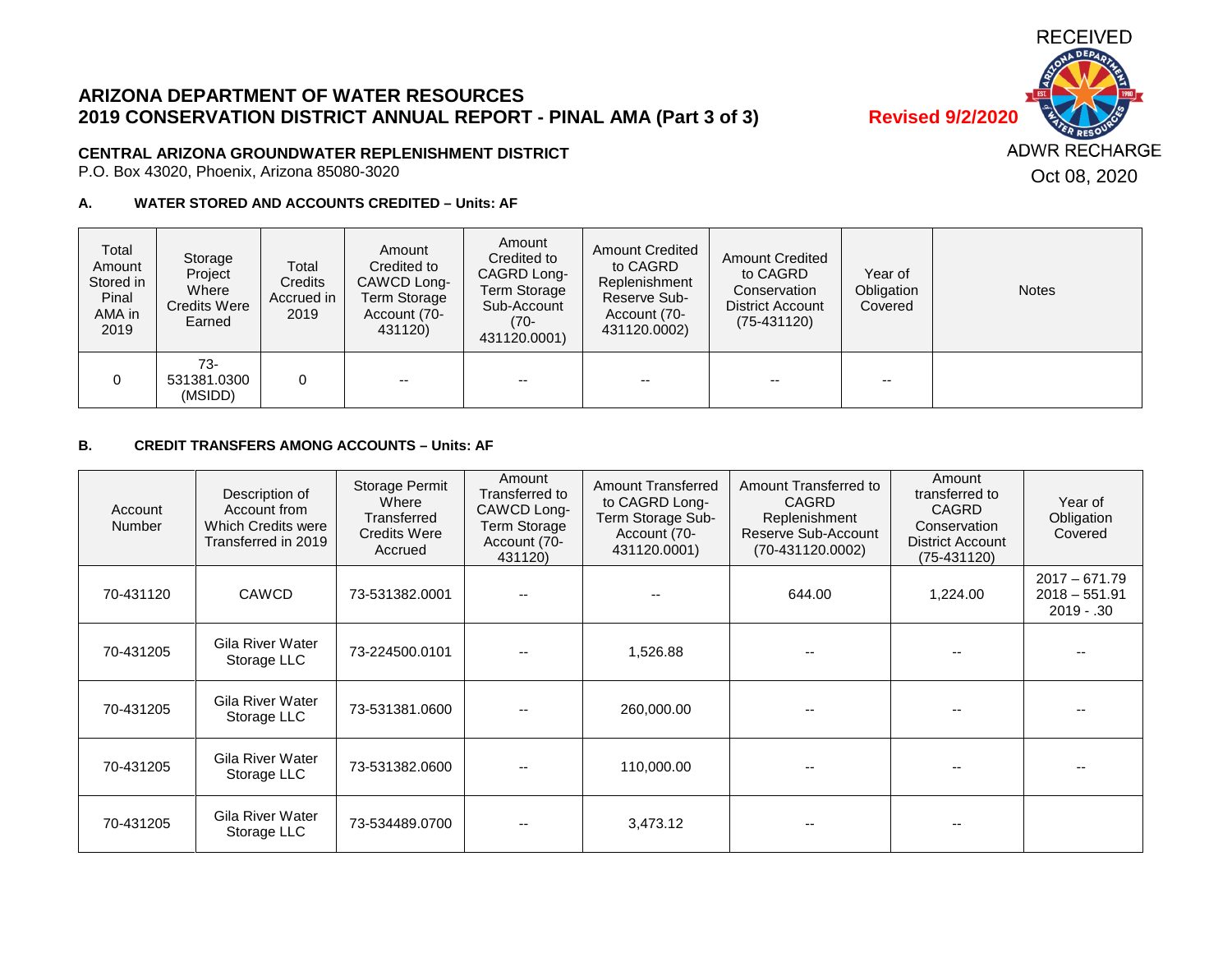## **ARIZONA DEPARTMENT OF WATER RESOURCES 2019 CONSERVATION DISTRICT ANNUAL REPORT - PINAL AMA (Part 3 of 3) Revised 9/2/2020**

### **CENTRAL ARIZONA GROUNDWATER REPLENISHMENT DISTRICT**

P.O. Box 43020, Phoenix, Arizona 85080-3020

### **C. ACCOUNT BALANCES – Units: AF**

| <b>Account Number</b> | Description                                        | Beginning<br><b>Balance</b> | Credits Accrued by<br>Storage in 2019 | <b>Credits Transferred</b><br>In During 2019 | <b>Credits Transferred</b><br>Out During 2019 | Ending<br><b>Balance</b> |
|-----------------------|----------------------------------------------------|-----------------------------|---------------------------------------|----------------------------------------------|-----------------------------------------------|--------------------------|
| 70-431120.0001        | CAGRD Long-Term Storage Sub-Account                |                             | $- -$                                 | 375,000.00                                   | $- -$                                         | 375,000.00               |
| 70-431120.0002        | <b>CAGRD Replenishment Reserve Sub-</b><br>Account | 4.289.00                    | $- -$                                 | 644.00                                       | $- -$                                         | 4.933.00                 |

#### **D. GROUNDWATER AND CONTRACT REPLENISHMENT OBLIGATIONS – Units: AF**

| Category                                 | Year                                           | Total Amount (AF) | Amount Fulfilled to Date<br>(AF) | <b>Year Fulfilled</b>            | Amount<br>Remaining to be<br>Fulfilled (AF) | Final Year to<br>Fulfill |  |
|------------------------------------------|------------------------------------------------|-------------------|----------------------------------|----------------------------------|---------------------------------------------|--------------------------|--|
| Groundwater Replenishment Obligation     | 2019                                           | 898.96            | .30                              | $2019 - .30$                     | 898.66                                      | 2022                     |  |
|                                          | 2018                                           | 551.91            | 551.91                           | $2019 - 551.91$                  | $\mathbf 0$                                 | 2021                     |  |
|                                          | 2017                                           | 674.26            | 674.26                           | $2017 - 2.47$<br>$2019 - 671.79$ | 0                                           | 2020                     |  |
|                                          | 2016                                           | 487.94            | 487.94                           | $2017 - 487.94$                  | 0                                           | 2019                     |  |
| <b>Contract Replenishment Obligation</b> | No Contract Replenishment to Date in Pinal AMA |                   |                                  |                                  |                                             |                          |  |